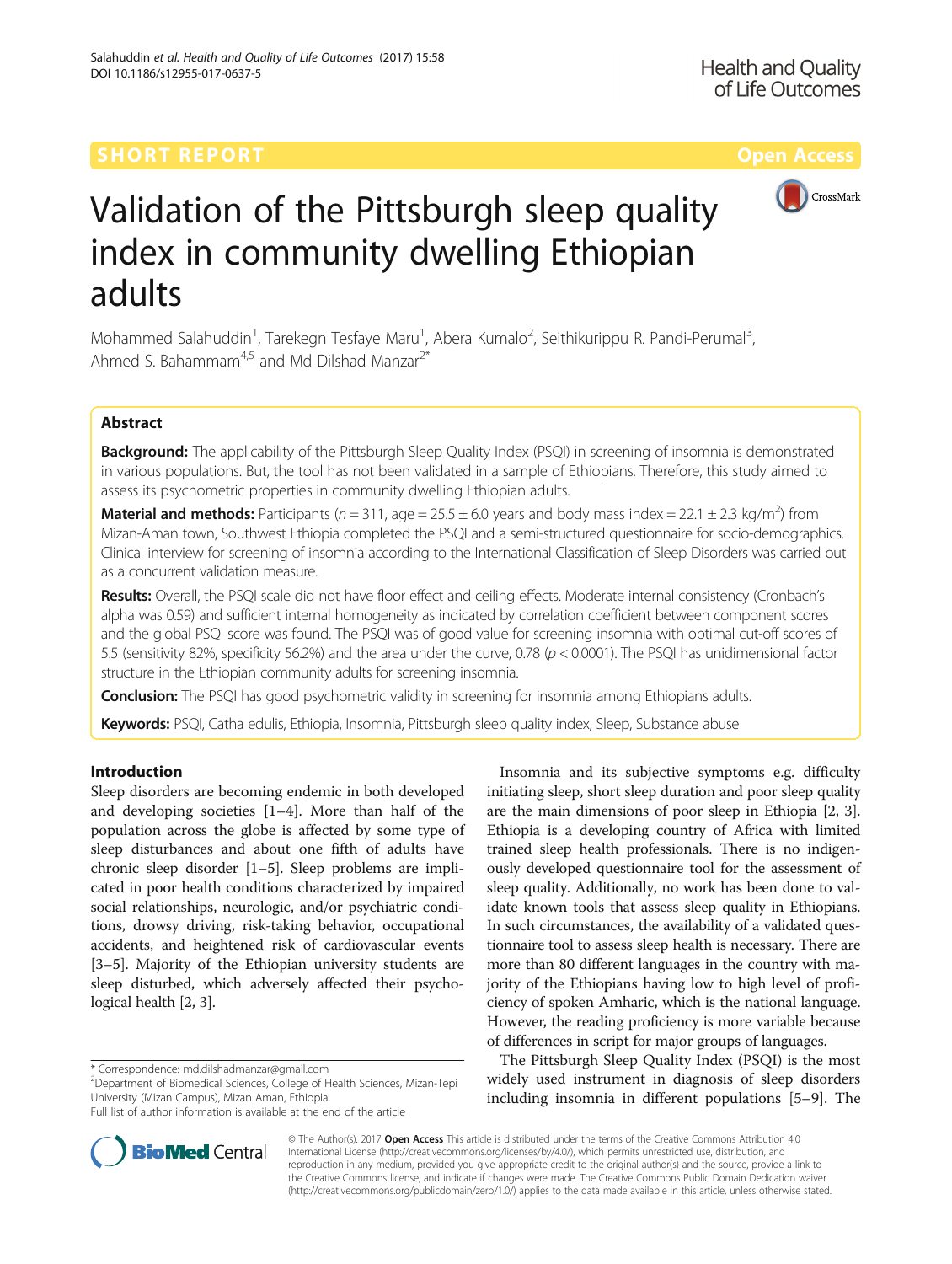questionnaire has twenty-four items of which nineteen self-reported items are added non-linearly to generate seven components. The scores of these components are pooled linearly to get the global PSQI score, which is a measure of sleep health for the period of the 1 month immediately preceding the time of administration. The tool is easy to understand, patient compliant and requires about 5 min to be completed. The validity of the PSQI is well established in various clinical and nonclinical populations, people of different regions and ethnicities [[5, 6, 10](#page-6-0)]. However, few studies have investigated the psychometric properties of the PSQI in African population. It has never been validated in Ethiopian populations [\[5](#page-6-0), [7](#page-6-0)]. The present study therefore sought to validate the PSQI in a sample of community dwelling Ethiopian adults.

# Material and methods

Households were selected by simple random sampling (SRS) method across Mizan-Aman town, Bench Maji Zone, Southwest, Ethiopia. Further, only one adult member (chosen randomly) from every selected house was interviewed. Three hundred and eleven out of an initial 550 adults who were screened and who had been found qualified were administered the survey and fully completed it. Ethiopia is known for cultivation of Chat-a psycho-stimulant and coffee. The consumption of chat and/or coffee is highly prevalent in the Ethiopian community. Chat has been reported to be associated with poor sleep [[2](#page-6-0), [3\]](#page-6-0). The previous African study reporting validation of the PSQI on college students in Nigeria did not report about Chat habits [[7\]](#page-6-0). Moreover, the study only involved college students [\[7](#page-6-0)], whereas our study assessed the validity of the PSQI in the community dwelling adults. The mean age and body mass index (BMI) of the participants were  $25.5 \pm 6.0$  years and 22.1  $\pm$  2.3 kg/m<sup>2</sup>, respectively. Exclusion criteria consisted of self-reported problems with memory. A detailed explanation regarding the purpose and procedures of the study was given to the volunteers. Even though, Amharic is the most widely spoken language but its reading proficiency level is limited. Therefore, instructor administered original English version of the PSQI was employed. Semi-structured tool for demographics and the PSQI were employed. All the participants were interviewed by an experienced sleep researcher blinded to the PSQI score for the presence of insomnia according to the International Classification of Sleep Disorders, revised criteria (ICSD-R). These criteria included: (i) Almost nightly insufficient amount of sleep, (ii) Not feeling rested after usual sleep and (iii) Mild to severe impairment of social or occupational functioning, (iv) Complaint of restlessness, irritability, anxiety, daytime fatigue, and tiredness. The subjects were screened as insomniacs if they had either (i or ii) of the condition and at least mild complaints related to both (iii) and (iv) [[7\]](#page-6-0). The PSQI measures sleep quality for the month period just preceding the interview. But, it has been found to be a valid and reliable measure of insomnia in some populations [\[5](#page-6-0), [7](#page-6-0)–[9\]](#page-6-0).

# Statistical analysis

The statistical package SPSS version 16.0 (SPSS Inc., Chicago, USA) was used. The PSQI is composed of nineteen self-reported items. The scores of these individual items are added non-linearly to get seven component scores. These components are measured variables and should not be confused with component/factor term (a latent variable) used in factor analysis [\[6](#page-6-0), [11](#page-6-0)]. The Cronbach alpha test was used to assess internal consistency. Internal homogeneity was tested by correlation analysis between PSQI components and the global scores. Discriminative validity was assessed by test of difference; Mann Whitney for the structured categorical variables (the PSQI components) and  $t$ -test for the global PSQI score. The diagnostic validation was performed by receiver operating curve (ROC) analysis. The screening by the sleep expert based on clinical interview served as the gold standard and the global PSQI score was the test variable. Sensitivity, specificity, area under the curve (AUC), and cut off score were assessed. Exploratory factor analysis (EFA) was performed using principal component analysis for initial estimate. This was followed by maximum likelihood estimation with direct oblimin rotation. EFA investigated two types of the PSQI i.e. one with all seven components and other with five components (sans the PSQI components of medicine use and daytime dysfunction). Confirmatory factor analysis (CFA) was performed using maximum likelihood. A value of up to 0.05 indicated good fit for both root mean square residual (RMR) as well as root mean square error of approximation (RMSEA). A value of more than/equal to 0.90 indicated good fit for both goodness of fit index (GFI) as well as adjusted goodness of fit index (AGFI) [[12](#page-6-0)]. Lesser value of expected cross-validation index (ECVI) indicates better fit- employed as a relative measure of fit. A comparative fit index (CFI) of no less than 0.95, and  $\chi^2$ /df ratio of less than 3 indicated an acceptable fit between a model and the data [[13](#page-6-0)].

# Results

The socio-demographics of the community dwelling Ethiopian adults participating in the study are given in Table [1.](#page-2-0) Table [2](#page-3-0) shows the item analysis (i.e. component analysis in this case) of the PSQI in the study population. The mean global PSQI score was 7.0. Majority of the participants reported habit of tea/coffee (99.0%), alcohol intake (74%) and Chat chewing (52.1%), (Table [1](#page-2-0)).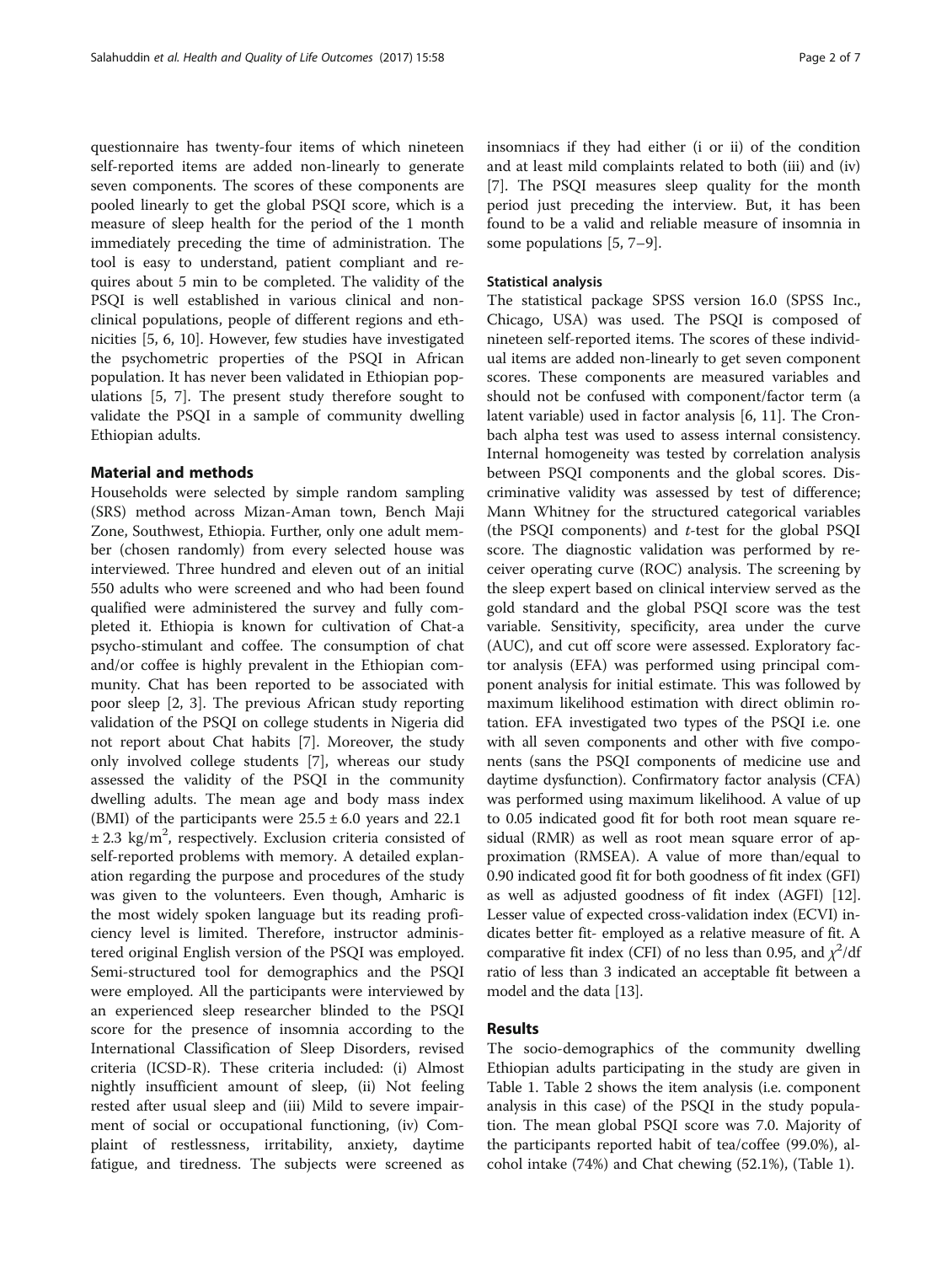Ceiling or floor effects were considered to be present if more than 15% of respondents achieved the highest or

BMI body mass index, PSQI Pittsburgh sleep quality index; ICSD-R international

classification of sleep disorders, revised criteria

lowest score, respectively [[14, 15\]](#page-6-0). Overall, the global PSQI score did not have floor and ceiling effects; 5.1% of Ethiopian adults reported a minimum score of zero, and none reported a maximum score of 21, respectively. However, individual components of the tool did show floor and ceiling effects. All the PSQI components except for sleep latency showed floor effect i.e. more than 15% of respondents achieved the lowest score [[14](#page-6-0), [15](#page-6-0)]. Nevertheless, ceiling effect was observed only for components of sleep duration and sleep efficiency i.e. more than 15% of respondents achieved the highest score [[14](#page-6-0), [15\]](#page-6-0).

The internal consistency test of the PSQI scores showed a Cronbach's alpha of 0.59, a value suggesting moderate consistency. Cronbach's alpha increased by 0.03 (from 0.59 to 0.62) on removing the PSQI components of medicine use and daytime dysfunction. The internal homogeneity as indicated by Spearman's correlation coefficient (r) between component scores and the global PSQI score was 0.15–0.81. All the correlation coefficients were significant  $(p < 0.001)$  (Table [3](#page-3-0)). The groups identified as normal sleep and insomnia based on clinical interview differed across the global PSQI score and all the components score except the component for medicine use and daytime dysfunction (Table [4\)](#page-3-0). The ROC curve is shown in Fig. [1](#page-4-0). Table [5](#page-4-0) shows the results of the ROC curve analysis with sensitivity and specificity for all the global PSQI scores between 0.5 and 16. The sensitivity and specificity of the PSQI at the cut-off score of 5.5 were 82 and 56.2%, respectively.

Tables [6](#page-4-0), [7](#page-5-0) and [8](#page-5-0) shows the results of the factor analysis. The results of Kaiser-Meyer-Olkin test of sampling adequacy, Bartlett's test of sphericity, anti-image matrix and determinant show that the sample met the conditions for factor analysis (Table [6](#page-4-0)) [[11, 16\]](#page-6-0). Kaiser's criteria (Eigenvalue  $> 1$ ), Scree plot and parallel analysis identified 3-factor models, while cumulative variance rule (>40%) found 2-factor model for the PSQI with

<span id="page-2-0"></span>Table 1 Socio-demographics of community dwelling Ethiopian adults

| Characteristics                 | Mean ± SD/Frequency           |
|---------------------------------|-------------------------------|
| Age (yr)                        | $25.45 \pm 5.99$              |
| BMI ( $\text{Kg/m}^2$ )         | $22.07 \pm 2.30$              |
| Gender                          |                               |
| Male                            | 276 (88.7%)                   |
| Female                          | 35 (11.3%)                    |
| Ethnicity                       |                               |
| Bench                           | 87 (28%)                      |
| Kaffa                           | 75 (24.1%)                    |
| Oromo                           | 38 (12.2%)                    |
| Amhara                          | 40 (12.9%)                    |
| Tigre                           | 7 (2.3%)                      |
| Others                          | 64 (20.6%)                    |
| Education                       |                               |
| Illiterate                      | $1(0.3\%)$                    |
| Can read and write              | 99 (31.8%)                    |
| Primary (1-8)                   | 21 (6.8%)                     |
| Secondary (9-12)                | 76 (24.4%)                    |
| College/University              | 114 (36.7%)                   |
| Occupation                      |                               |
| Farmer                          | 36 (11.6%)                    |
| Government Employee             | 34 (10.9%)                    |
| Merchants                       | 17 (5.5%)                     |
| Housewife                       | $1(0.3\%)$                    |
| Others                          | 223 (71.7%)                   |
| Religion                        |                               |
| Orthodox Christian              | 162 (52.1%)                   |
| Protestants Christian           | 101 (32.5%)                   |
| Islam                           | 44 (14.1%)                    |
| Others                          | 4 (1.3%)                      |
| Monthly Family Income (In Birr) |                               |
| Very Low (less than 445)        | 15 (4.8%)                     |
| Low (446-1200)                  | 186 (59.8%)                   |
| Average (1201-2500)             | 87 (28.0%)                    |
| Above average (2501-3500)       | 16 (5.1%)                     |
| High (greater than 3500)        | 7 (2.3%)                      |
| Parents                         |                               |
| Single                          | 210 (67.5%)                   |
| Married                         | 98 (31.5%)                    |
| Divorced                        | $3(1.0\%)$                    |
| Sleep                           |                               |
| Global PSQI score               | $6.96 \pm 3.34$               |
| <b>ICSD-R Classification</b>    |                               |
| Insomniac/normal                | 206 (66.2%)/105<br>$(33.8\%)$ |

Table 1 Socio-demographics of community dwelling Ethiopian adults (Continued)

| Substance use/Habits                        |                               |
|---------------------------------------------|-------------------------------|
| Chat user/non-user                          | 162 (52.1%)/149<br>$(47.9\%)$ |
| Alcoholic/non-alcoholic                     | 230 (74%)/81 (26%)            |
| Smoker/non-smoker                           | 79 (25.4%)/232 (74.6%)        |
| Tea/Coffee consumer/non-consumer            | 308 (99.0%)/3 (1.0%)          |
| Beverage consumer/beverage non-<br>consumer | 129 (41.5%)/182<br>(58.5%)    |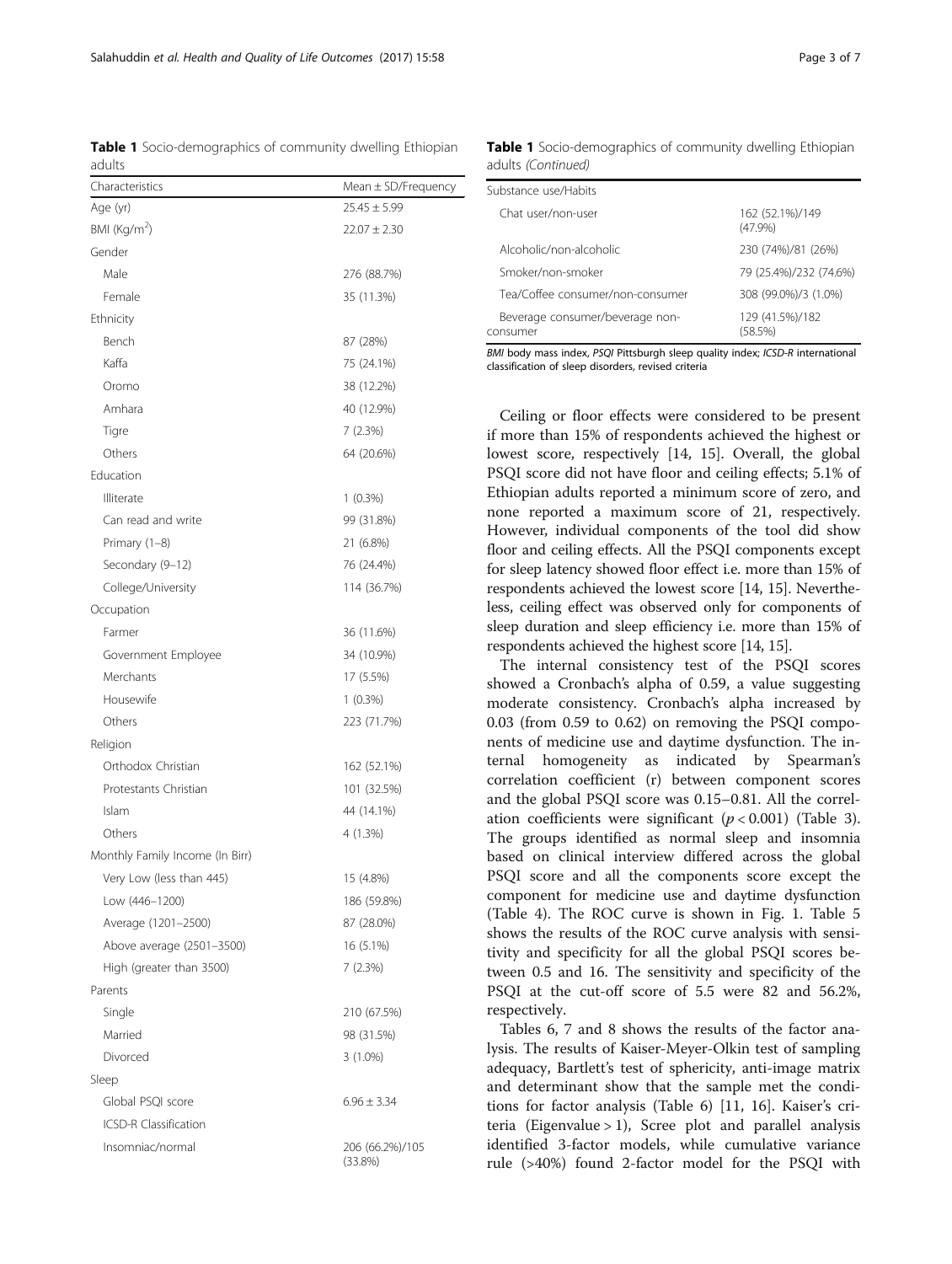| Components of<br>the PSQI             | PSQI<br>sub-component         |                | Frequency Percentage |
|---------------------------------------|-------------------------------|----------------|----------------------|
| PSQI component of                     | 27h                           | 95             | 30.5                 |
| sleep duration                        | $6-7h$                        | 53             | 17.0                 |
|                                       | $5-6h$                        | 28             | 9.0                  |
|                                       | < 5 h                         | 135            | 43.4                 |
| PSQI component of                     | 0                             | 47             | 15.1                 |
| sleep disturbances                    | 1                             | 261            | 83.9                 |
|                                       | $\overline{2}$                | 3              | 1.0                  |
|                                       | 3                             | $\Omega$       | 0                    |
| PSQI component of                     | 0                             | 36             | 11.6                 |
| sleep latency                         | $\mathbf{1}$                  | 113            | 36.3                 |
|                                       | 2                             | 124            | 39.9                 |
|                                       | 3                             | 38             | 12.2                 |
| PSQI component of                     | 0                             | 293            | 94.2                 |
| daytime dysfunction                   | 1                             | 14             | 4.5                  |
|                                       | $\overline{2}$                | 4              | 1.3                  |
|                                       | 3                             | 0              | 0                    |
| PSQI component of                     | >85%                          | 105            | 33.8                 |
| sleep efficiency                      | 75-84%                        | 24             | 7.7                  |
|                                       | 65-74%                        | 27             | 8.7                  |
|                                       | < 65%                         | 155            | 49.8                 |
| PSQI component of                     | Very good                     | 97             | 31.2                 |
| sleep quality                         | Fairly good                   | 126            | 40.5                 |
|                                       | Fairly bad                    | 54             | 17.4                 |
|                                       | Very bad                      | 34             | 10.9                 |
| PSQI component of sleep<br>medication | Not during the<br>past month  | 306            | 98.4                 |
|                                       | Less than once<br>a week      | 3              | 1.0                  |
|                                       | Once or twice<br>a week       | $\overline{2}$ | .6                   |
|                                       | Three or more<br>times a week | 0              | 00                   |

<span id="page-3-0"></span>Table 2 The distribution of the Pittsburgh Sleep Quality Index (PSQI) scores in community dwelling Ethiopian adults

seven components. Kaiser's criteria (Eigenvalue > 1), Scree plot and parallel analysis identified 2-factor model, while cumulative variance rule (>40%) found 1-factor model for the PSQI with five components (without the PSQI components of medicine use and daytime dysfunction) (Table [6](#page-4-0)).

The CFA was run on five models of the PSQI (Table [8](#page-5-0)); Model-A: 1-Factor model of the PSQI with all the seven components; Model-B: 1-Factor model of the PSQI with all the seven components and incorporation of modification index (correlations between error terms); Model-C: 2-Factor model of the PSQI (Factor-1 comprised of the PSQI components for sleep quality, sleep latency, sleep

Table 3 Internal consistency and homogeneity of the Pittsburgh Sleep Quality Index (PSQI) scores in community dwelling Ethiopian adults

| Components of<br>the PSOI                | Component-to- global<br>PSQI score correlations | Cronbach's Alpha if<br>Component Deleted |
|------------------------------------------|-------------------------------------------------|------------------------------------------|
| PSQI component of<br>sleep quality       | .50                                             | .58                                      |
| PSQI component of<br>sleep latency       | .56                                             | .52                                      |
| PSQI component of<br>sleep duration      | .81                                             | .43                                      |
| PSQI component of<br>sleep efficiency    | .81                                             | .45                                      |
| PSQI component of<br>sleep disturbances  | .34                                             | .58                                      |
| PSQI component of<br>sleep medication    | .18                                             | .60                                      |
| PSQI component of<br>daytime dysfunction | .15                                             | .60                                      |

duration, sleep efficiency and sleep disturbances; Factor-2 comprised of the PSQI components for sleep medicine and daytime dysfunction); Model-D: 1-Factor model of the PSQI with only five components (without the PSQI components for sleep medicine and daytime dysfunction); Model-E: 1-Factor model of the PSQI with only five components (without the PSQI components for sleep medicine and daytime dysfunction) with incorporation of modification index (correlations between error terms). None of the models had absolute fit to the data i.e. non-significant  $\chi^2$  p value (Table [8](#page-5-0)). Three models performed poorly i.e. RMR and RMSEA were higher

Table 4 Discriminative validity: Comparison of the Pittsburgh Sleep Quality Index (PSQI) scores between normal sleepers and insomniacs as determined by clinical interview in community dwelling Ethiopian adults

| Components of the                                  | Mean rank       | <i>p</i> -value    |        |  |
|----------------------------------------------------|-----------------|--------------------|--------|--|
| PSOI                                               | Normal sleepers | Primary Insomniacs |        |  |
| PSQI component of<br>sleep quality                 | 90.88           | 189.19             | < 0.01 |  |
| PSQI component of<br>sleep latency                 | 94.47           | 187.36             | < 0.01 |  |
| PSQI component of<br>sleep duration                | 131.25          | 168.61             | < 0.01 |  |
| PSQI component of<br>131.11<br>sleep efficiency    |                 | 168.68             | < 0.01 |  |
| PSQI component of<br>sleep disturbances            | 130.65          | 168.92             | < 0.01 |  |
| PSQI component of<br>sleep medication              | 155.00          | 156.51             | 0.52   |  |
| PSQI component of<br>154.40<br>daytime dysfunction |                 | 156.82             | 0.58   |  |
| Global PSQI score <sup>a</sup>                     | $4.70 + 3.46$   | $8.11 \pm 2.61$    | < 0.01 |  |

<sup>a</sup>Mean ± SD, Independent t-test was used for the global PSQI score and Mann Whitney  $U$  test was applied for component scores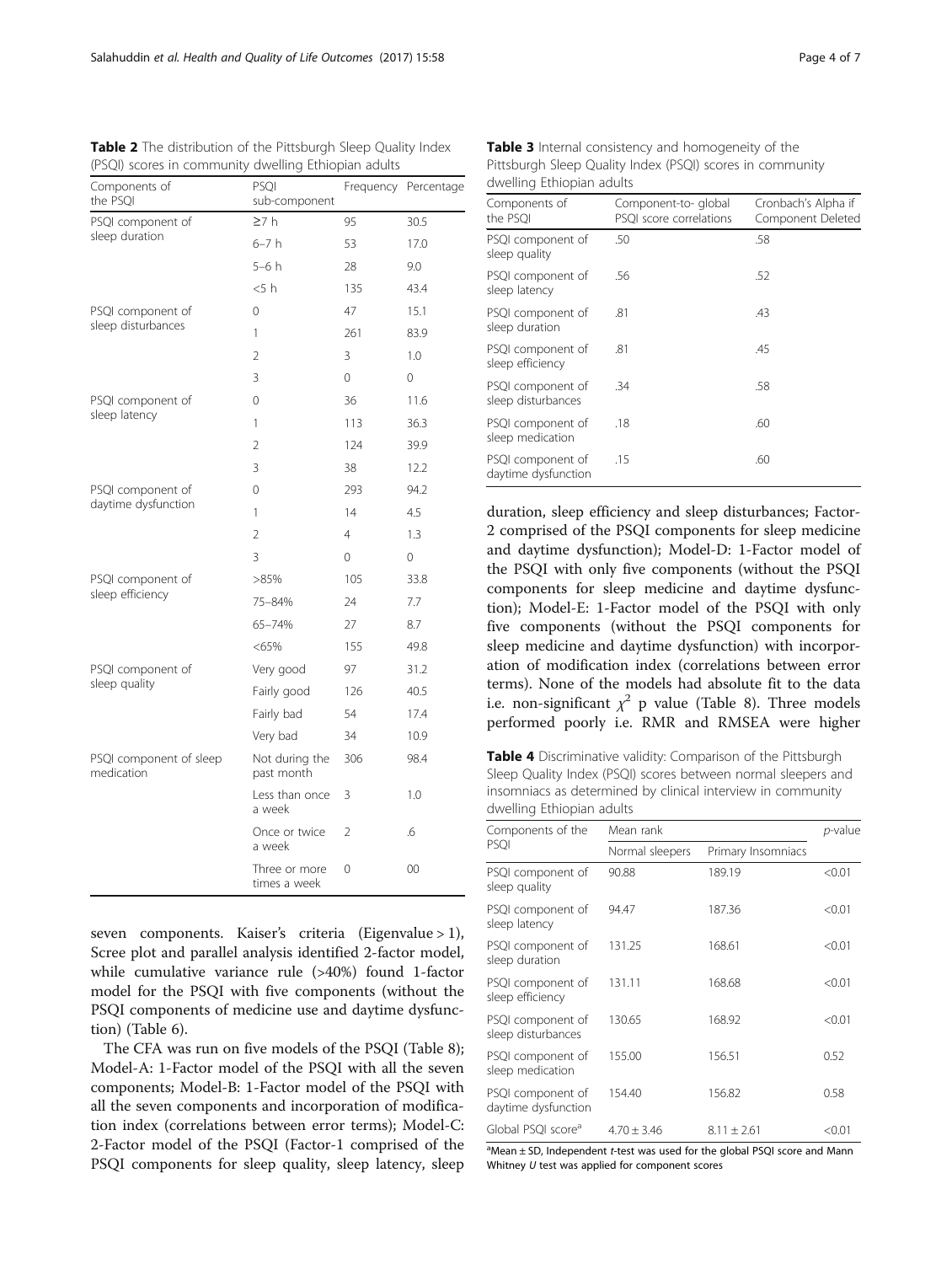<span id="page-4-0"></span>

than the cut-off values, while GFI, AGFI and CFI were lower than the cut-off values. Model-B performed best with highest values for GFI, AGFI and CFI, while it had lowest values for RMSEA, RMR and  $\chi^2$ /df.

# Discussion

This is the first study to examine the psychometric and diagnostic validity of a sleep questionnaire tool in any

Table 5 Sensitivity and specificity of the Pittsburgh Sleep Quality Index at each cut-off score in community dwelling Ethiopian adults

| Cut-off Score | Sensitivity | Specificity |  |  |
|---------------|-------------|-------------|--|--|
| 0.5           | 0.99        | 0.14        |  |  |
| 1.5           | 0.99        | 0.29        |  |  |
| 2.5           | 0.97        | 0.35        |  |  |
| 3.5           | 0.95        | 0.40        |  |  |
| 4.5           | 0.91        | 0.46        |  |  |
| 5.5           | 0.82        | 0.56        |  |  |
| 6.5           | 0.73        | 0.65        |  |  |
| 7.5           | 0.61        | 0.74        |  |  |
| 8.5           | 0.53        | 0.83        |  |  |
| 9.5           | 0.41        | 0.93        |  |  |
| 10.5          | 0.12        | 0.96        |  |  |
| 11.5          | 0.05        | 0.99        |  |  |
| 12.5          | 0.02        | 0.99        |  |  |
| 14            | 0.01        | 1.00        |  |  |
| 16            | $\mathbf 0$ | 1.00        |  |  |

| Table 6 Summary of the sample size adequacy measures and          |
|-------------------------------------------------------------------|
| exploratory factor analysis of the Pittsburgh Sleep Quality Index |
| in community dwelling Ethiopian adults                            |

| Measures                                        | PSQI (Seven<br>components) | PSQI (Five<br>components) |
|-------------------------------------------------|----------------------------|---------------------------|
| Kaiser-Meyer-Olkin Test<br>of Sampling Adequacy | 0.51                       | 0.52                      |
| Bartlett's test of Sphericity                   | < 0.001                    | < 0.001                   |
| Anti-image matrix                               | $0.39 - 0.67$              | $0.48 - 0.64$             |
| Determinant                                     | 0.08                       | 0.09                      |
| Number of factors                               |                            |                           |
| Kaiser's criteria (Eigenvalue > 1)              | 3                          | 2                         |
| Cumulative variance rule (>40%)                 | 2                          |                           |
| Scree plot                                      | 3                          | $\mathcal{P}$             |
| Parallel analysis                               | 3                          | $\mathfrak{D}$            |

PSQI Pittsburgh sleep quality index

segment of the Ethiopian population. In this study, the PSQI was validated in community dwelling Ethiopian adults using ICSD-R criteria for screening of insomnia. The individual components of the PSQI had floor and ceiling effects but the global PSQI score did not have either of these effects (Table [2](#page-3-0)). Therefore, item analysis does support validity of the overall score of the scale [[14\]](#page-6-0). One of the few studies that reported about floor and ceiling effects found that floor effects were observed for all the PSQI components except for sleep disturbances (Table [2\)](#page-3-0) in patients of temporomandibular disorders [\[17](#page-6-0)].

The internal consistency as assessed in this population of community dwelling Ethiopian adults was moderately adequate. Although, the value of Cronbach's alpha was low in this study, it may be noted that the tool has never been reported to show a value of this psychometric index within the ideal range i.e., 0.9–0.95. Previous studies have reported Cronbach's alpha values between 0.58 and 0.83 [[5, 6](#page-6-0), [17\]](#page-6-0). However, Rener-Sitar et al. 2014 reported a value of Cronbach alpha (.58) in patients of temporomandibular disorders without complaints of pain [[17](#page-6-0)], which is almost similar to the one found in our study (Table [2](#page-3-0)). The component-global PSQI score correlation was moderate to strong except for the PSQI component of medicine and daytime dysfunction (Table [2](#page-3-0)). A recent systematic review concluded that the sleep medicine component has been shown to contribute poorly to construct validity [\[5](#page-6-0)]. Additionally, lack of awareness about sleep health in developing societies is common [\[18\]](#page-6-0). The lesser awareness might lead to contrived low sensitivity of this component in such societies [[4](#page-6-0), [10\]](#page-6-0).

The significantly higher values of the global PSQI and component scores (except daytime dysfunction and sleep medicine) among insomniacs establish the diagnostic known-group or discriminative validity of the tool in this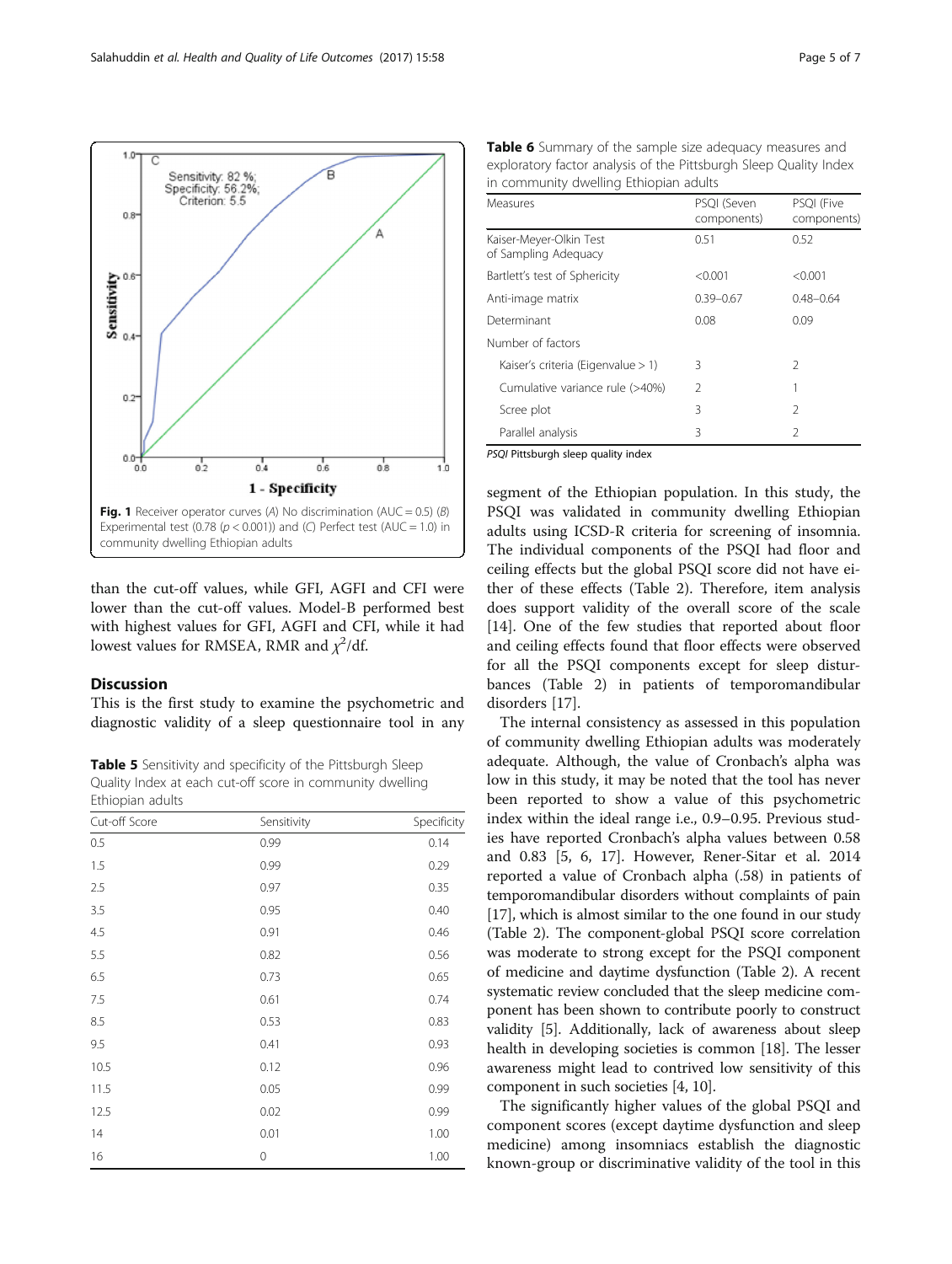| PSQI (Seven components) |                     |          | PSQI (Five components) |          |
|-------------------------|---------------------|----------|------------------------|----------|
| Factor 1                | Factor <sub>2</sub> | Factor 3 | Factor 1               | Factor 2 |
| .88                     | .05                 | .08      | .88                    | .05      |
| .87                     | $-.13$              | .18      | .87                    | $-.13$   |
| .10                     | $-.96$              | .01      | .10                    | $-.97$   |
| .09                     | $-.97$              | .06      | .09                    | $-.97$   |
| .62                     | $-.13$              | .08      | .62                    | $-.12$   |
| .16                     | $-.03$              | .78      |                        |          |
| .06                     | $-.03$              | .81      |                        |          |
|                         |                     |          |                        |          |

<span id="page-5-0"></span>Table 7 Factor loadings in exploratory factor analysis of the Pittsburgh Sleep Quality Index in community dwelling Ethiopian adults

Principal component analysis with direct oblimin rotation (Kaiser Normalization) was employed. PSQI Pittsburgh sleep quality index

population of community dwelling Ethiopian adults. Notably, with regard to discriminative validity a striking similarity was observed with the previous report in African population from Nigeria. The validation of the tool in the Nigerian students found that the global PSQI and component scores (except daytime dysfunction and sleep medicine) were significantly higher among insomniacs [\[7](#page-6-0)]. The relatively less contribution of the PSQI component of daytime dysfunction and sleep medicine to internal consistency, homogeneity, and discriminative validity in Afro-Asian populations [[4](#page-6-0), [7, 10](#page-6-0)] is interesting and need to be explored further. This may help further increase the utility of the tool in these populations and understanding of sleep health construct in these societies.

The diagnostic validity of the scale against ICSD-R criteria for insomnia in this sample of community dwelling Ethiopian adults was in moderate to adequate range. The AUC of 0.78 (Fig. [1](#page-4-0)) found in our study was slightly less than the recommended limit value of 0.80 for good diagnostic use [[19\]](#page-6-0). However, it is higher than those reported by other studies with different gold standard and/or concurrent measure in diverse samples [\[5\]](#page-6-0). The value was almost similar to that reported in patients with lower back pain; AUC was 0.79 (CI 0.723–0.819; p < 0.0001), for identifying insomnia. The concurrent measure employed in that study was sleep diary [\[8](#page-6-0)]. However, the value of AUC in our study was higher than that reported in Nigerian students; AUC (0.685), this study employed a measure of concurrent validity that was similar to that used in our study [[7](#page-6-0)]. The cut-off score (5.5) (Table [5](#page-4-0) and Fig. [1](#page-4-0)) for screening insomnia in our study sample of community dwelling Ethiopian adults was higher than that reported in Nigerian students and less than that estimated in patients of post-acute brain injury [\[7](#page-6-0), [9](#page-6-0)]. The global PSQI score cannot take values in decimals [[6\]](#page-6-0), therefore the practical cut-off score in our study was 6-a value similar to that reported in patients of lower back pain for screening insomnia [[8\]](#page-6-0). The sensitivity (82%) and specificity (56.2%) of the PSQI at the cut-off score was comparable to previous studies validating the tool for screening of primary insomnia [\[7](#page-6-0)–[9\]](#page-6-0). The results of the EFA were inconclusive, but the outcome of CFA favored unidimensionality of the PSQI in the Ethiopian community adults (Tables [6,](#page-4-0) 7 and 8). This is similar to some of the previous reports [[5, 11](#page-6-0), [17\]](#page-6-0), though heterogeneity of the factor structure of the PSQI remains an area of extensive research [[5](#page-6-0), [7, 11](#page-6-0), [16](#page-6-0)].

The limitations of this study include a modest sample size, and non-application of polysomnography. The gender ratio of the sample was not representative of the general Ethiopian population. Therefore, the results of the study may be gender biased for males. Future work

|               | <b>TWHE O</b> JULIARY OF the COMMITTATORY TACLOR analysis OF the FRESDUIGH SICED QUARTY INCOMING IN COMMITTAINING CHILDDIAN QUALIS |      |      |       |            |        |    |        |           |             |
|---------------|------------------------------------------------------------------------------------------------------------------------------------|------|------|-------|------------|--------|----|--------|-----------|-------------|
| <b>Models</b> | GFI                                                                                                                                | AGFI | СFI  | RMSEA | <b>RMR</b> |        | df | D      | $x^2$ /df | <b>ECVI</b> |
| Model-A       | 0.79                                                                                                                               | 0.58 | 0.32 | 0.34  | 0.29       | 528.06 | 14 | < 0.01 | 37.72     | 1.79        |
| Model-B       | 0.98                                                                                                                               | 0.95 | 0.98 | 0.06  | 0.04       | 22.26  | 10 | 0.01   | 2.23      | 0.19        |
| Model-C       | 0.80                                                                                                                               | 0.57 | 0.35 | 0.35  | 0.29       | 508.91 | 13 | < 0.01 | 39.15     | 1.74        |
| Model-D       | 0.74                                                                                                                               | 0.23 | 0.33 | 0.56  | 0.40       | 490.30 |    | < 0.01 | 98.06     | 1.65        |
| Model-E       | 0.98                                                                                                                               | 0.91 | 0.98 | 0.11  | 0.05       | 15.09  |    | < 0.01 | 5.031     | 0.13        |

Table 8 Summary of the Confirmatory factor analysis of the Pittsburgh Sleep Quality Index in community dwelling Ethiopian adults

Model-A: 1-Factor model of the PSQI with all the seven components; Model-B: 1-Factor model of the PSQI with all the seven components and incorporation of modification index (correlations between error terms); Model-C: 2-Factor model of the PSQI (Factor-1 comprised of SLPQUAL, LATEN, DURAT, HSE, DISTB; Factor-2 comprised of MEDS, DAYDYS); Model-D: 1-Factor model of the PSQI with only five components (without MEDS and DAYDYS); Model-E: 1-Factor model of the PSQI with only five components (without MEDS and DAYDYS) with incorporation of modification index (correlations between error terms) GFI goodness of fit index, AGFI adjusted goodness of fit index, CFI comparative fit index, RMSEA root mean square error of approximation, RMR root mean square

residual, ECVI expected cross-validation index SLPQUAL: PSQI component of sleep quality, LATEN: PSQI component of sleep latency, DURAT: PSQI component of sleep duration, HSE: PSQI component of sleep efficiency, DISTB: PSQI component of sleep disturbances, MEDS: PSQI component of sleep medication, DAYDYS: PSQI component of daytime dysfunction